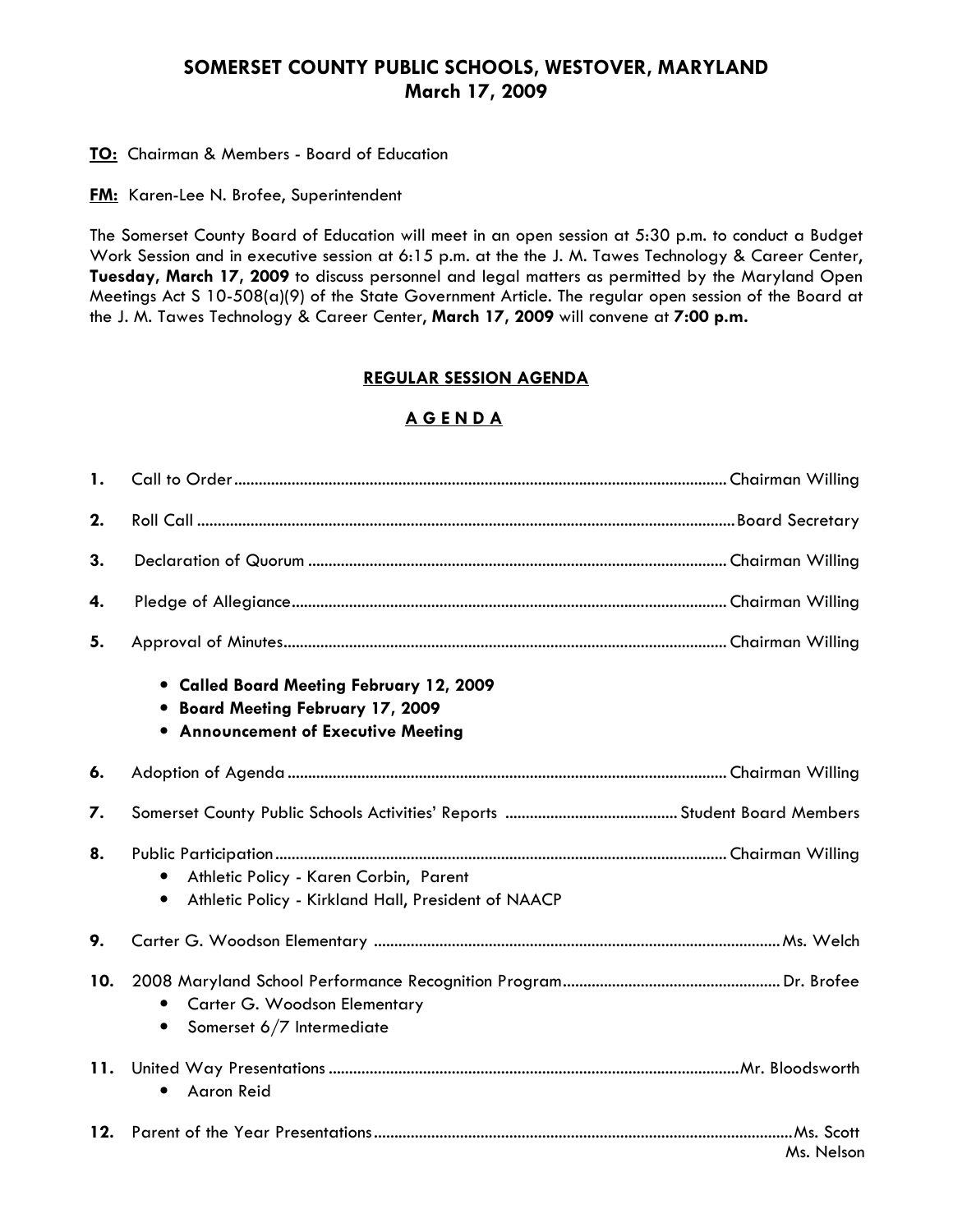### 13. OLD BUSINESS

|                      | А.                                                 | <b>Student Services</b>                                                                  |  |  |
|----------------------|----------------------------------------------------|------------------------------------------------------------------------------------------|--|--|
|                      |                                                    | (See Tab $13-A1$ )<br><b>Mr. Brian Bartels</b><br>Maryland State Department of Education |  |  |
|                      |                                                    | (See Tab 13-A2)                                                                          |  |  |
|                      |                                                    | (See Tab 13-A3)                                                                          |  |  |
|                      | В.                                                 | <b>Policies' Revisions and Reviews</b>                                                   |  |  |
|                      |                                                    | (See Tab 13-B1)                                                                          |  |  |
|                      |                                                    | (See Tab 13-B2)                                                                          |  |  |
|                      |                                                    | (See Tab 13-B3)                                                                          |  |  |
|                      | C.                                                 | (See Tab $14-C$ )                                                                        |  |  |
|                      | D.                                                 | (See Tab 14-D)                                                                           |  |  |
| 14.                  |                                                    | <b>NEW BUSINESS</b>                                                                      |  |  |
| <b>Finance</b><br>А. |                                                    |                                                                                          |  |  |
|                      |                                                    | (See Tab 14-A1)                                                                          |  |  |
|                      |                                                    | (See Tab 14-A2)                                                                          |  |  |
|                      | <b>B.</b><br><b>Policies Revisions and Reviews</b> |                                                                                          |  |  |
|                      |                                                    | (See Tab 14-B1)                                                                          |  |  |
|                      |                                                    | (See Tab 14-B2)                                                                          |  |  |
|                      |                                                    | (See Tab 14-B3)                                                                          |  |  |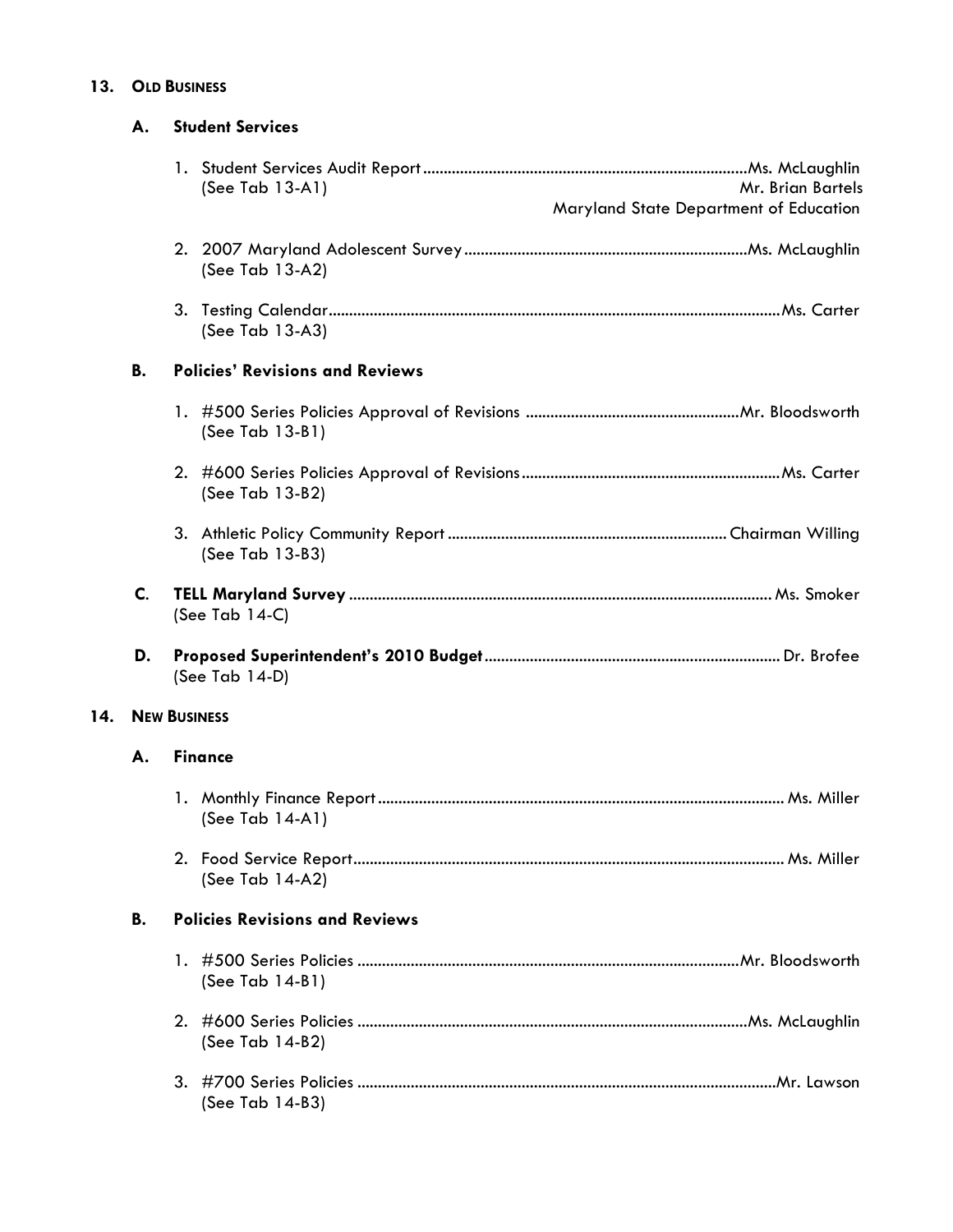#### C. Facilities & Transportation

|     |    | Jonathan Murray<br>$\bullet$<br>(See Tab $14-C1$ ) |
|-----|----|----------------------------------------------------|
|     | D. |                                                    |
|     | Е. | <b>Human Resources' Report</b>                     |
|     |    | $(See Tab 14-E1)$                                  |
|     |    | (See Tab $14-E2$ )                                 |
| 15. |    | <b>Superintendent &amp; Board Member Comments</b>  |

- 16. April 2009 April 14, 2009 a Public Hearing on the Proposed Budget will held until 7:00 p.m. On April 21, 2009 a closed session meeting will be held at 6:0 0 p.m. and an open regular session meeting at 7:00 p.m. at the J.M. Tawes Technology & Career Center.
- 17. Adjournment